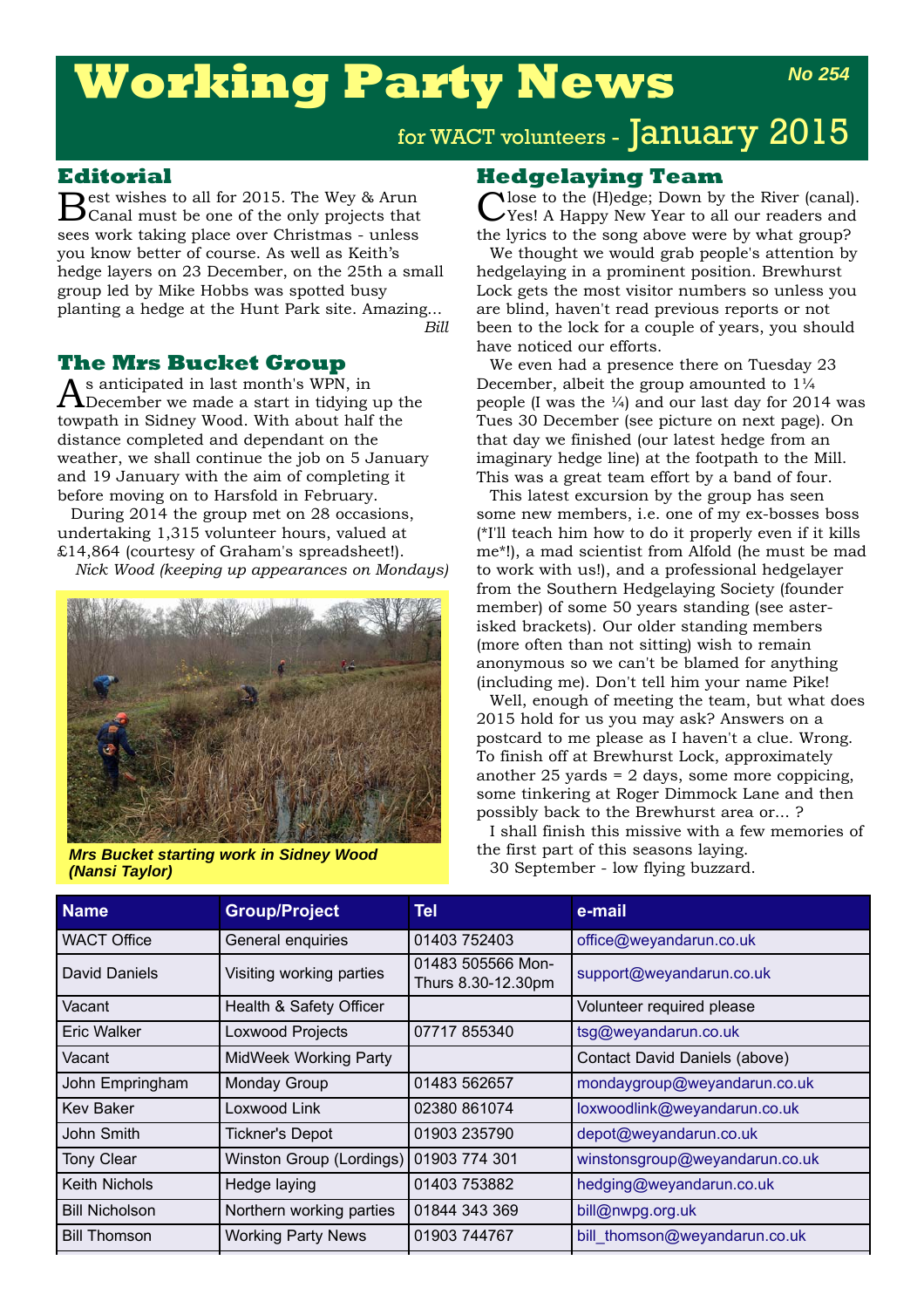**Material published in** *Working Party News* **represents the views of the contributors and should not, unless specifically indicated, be assumed to be the policy of the Trust.**

21 October - gale force winds whilst coppicing in a very sheltered position.

Balmy and sunny days in October and November.

A vole being annoyed by our coppicing work.

Kingfisher fly pasts at Brewhurst Lock.

9 December - very, very low flypast by an RAF C130 Hercules (even the RAF is

interested in our hedgelaying judging by the amount of flypasts by Blackhawks, Chinooks and VIP C130!).

All the positive comments that we have had from passers-by.

16 December - baked potatoes and roast chestnuts - cheers Dave and Stuart.

Finally, as the last person to leave the site on 30 December at 16.40, I saw a barn owl flying past inspecting the hedge.

Wishing you all a good 2015.

Future gatherings of the clan will remain on Tuesdays for the time being.

*Keith Nichols*

#### **Thursday and Sunday Group**

The Thursday & Sunday Group meets at 09:30.  $\perp$  Because the work is taking the group to a number of different sites, our current practice is to email a work briefing form before the working day. Please email Eric Walker for information *Eric Walker*

**Tickner's Heath Depot**

 $\boldsymbol{W}$ ith the onset of the festive season we have been rather quiet at the depot as you can well imagine. However you will be pleased to know that we did manage to get some work done.

Dave K has been busy helping out the MWWP in their efforts canalside, so much so that we have hardly seen his happy smiling face at the depot at



all in the last weeks.

As previously mentioned the Hydrovane compressor died a death and we stripped it down to salvage its innards for scrap. However, the carriage it sat on looked as though it might come in handy and the team managed to adapt it to take one of the excellent 4in pumps, which makes this far more mobile.

We again turned woodworkers as

the Northern Office required another signboard for the canal. We are thinking of patenting the design as it seems likely that more will be required in the future.

On information received regarding the demise of the road roller, we decided to strip down an old spare engine of similar design to that powering the roller to see what the task involved. It took all the ingenuity and skill of the whole team - even with the help of the manual - but the task seemed to be a bit prohibitive as it would mean taking the whole engine apart to retrieve the part required to fix the roller. So we have had to put our thinking caps on to see if we can find an easier way of fixing the roller's broken cut off switch.

On our last day before close down we took advantage of the quiet time to tidy out one of the sheds and move some of the donated equipment to another part of the depot where the items could rust in peace. The trouble with making space is, as you know, in no time at all something will take its place and the whole cycle starts again. Hey ho, such is life at the depot.

Just a point to note for the future: in January we will be changing the padlocks on most of the sheds at the depot. In future if items are required please let myself or Dave K know your requirements and the items will be put in the appropriate place for your collection. Well I guess that about it for this month. All the best for the 2015.

*John Smith*

| Working Party Diary                                       |                                                         |                                               |  |  |
|-----------------------------------------------------------|---------------------------------------------------------|-----------------------------------------------|--|--|
| Every Sunday and Thursday                                 | Mainly construction work                                | <b>Contact Eric Walker for details</b>        |  |  |
| Usually first & third Mondays of the<br>month             | 'Mrs Bucket' - Keeping Up<br>Appearances                | Details from John Empringham                  |  |  |
| Every Wednesday                                           | Mid-Week Working Party                                  | Check with Ray Pick for confirmation of venue |  |  |
| Every Wednesday (plus Thursday<br>and Sunday as required) | Loxwood Link Maintenance                                | Check with Kev Baker                          |  |  |
| Every Wednesday                                           | Maintenance sessions at<br><b>Tickner's Heath Depot</b> | Contact John Smith/Ken Bacon                  |  |  |
| <b>Tuesdays or Fridays</b>                                | Work in Lording's area                                  | Contact Tony Clear for details                |  |  |
| Various Tuesdays                                          | Hedge Laying                                            | <b>Contact Keith Nichols</b>                  |  |  |
| 21 January (1230 for 1pm)                                 | Workers' Lunch                                          | Contact Geoff Perks (as above)                |  |  |

#### **Working Party Diary**